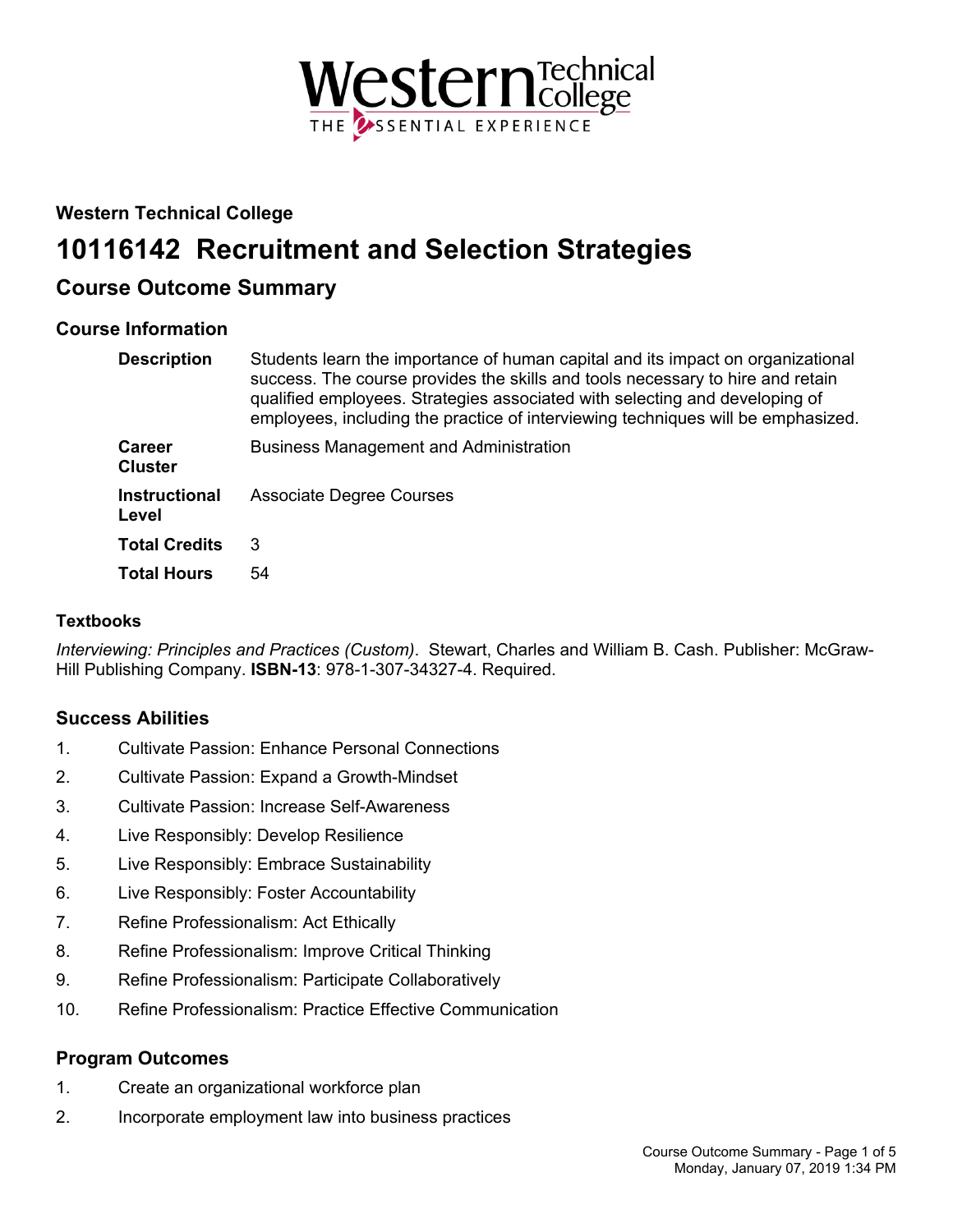## **Course Competencies**

## **1. Formulate appropriate interview mechanics and processes for a probing interview**

#### **Assessment Strategies**

1.1. Written Objective Test

#### **Criteria**

*You will know you are successful when:*

- 1.1. you pass a written examination earning 70% or higher
- 1.2. you identify the purpose of the probing interview
- 1.3. you conduct research on the probing interview purpose
- 1.4. you create an outline of topics to cover in probing interview, including interview questions

#### **Learning Objectives**

- 1.a. Differentiate between the various types of human resource interviews
- 1.b. Ascertain which interview techniques should be used for a probing interview
- 1.c. Acquire interview process techniques
- 1.d. Compose a structure for interview
- 1.e. Design appropriate questions for interview

## **2. Employ appropriate interview methods to complete a successful probing interview**

**Assessment Strategies**

- 2.1. Skill Demonstration
- 2.2. Written Product

#### **Criteria**

*You will know you are successful when:*

- 2.1. you complete probing interview project
- 2.2. you have received interviewee evaluation<br>2.3. vou provide at least five lessons learned a
- you provide at least five lessons learned about the probing interview process
- 2.4. you summarize information gained from conducting probing interview
- 2.5. you send a professional thank you letter to the interviewee

**Learning Objectives**

- 2.a. Determine the purpose
- 2.b. Acquire information regarding the topic
- 2.c. Organize the structure of the interview
- 2.d. Select the interviewee(s)
- 2.e. Conduct the interview
- 2.f. Prepare report

## **3. Formulate appropriate interview mechanics and processes for a survey interview**

**Assessment Strategies**

3.1. Written Product

## **Criteria**

#### *You will know you are successful when:*

- 3.1. you pass a written examination earning 70% or higher
- 3.2. you identify the purpose of the survey interview
- 3.3. you choose a clear, random sampling technique for the survey interview
- 3.4. you research survey topic, utilizing at least three different sources
- 3.5. you summarize research of survey topic
- 3.6. you prepare an outline and interview questions based off the survey topic

#### **Learning Objectives**

3.a. Differentiate between the various types of human resource interviews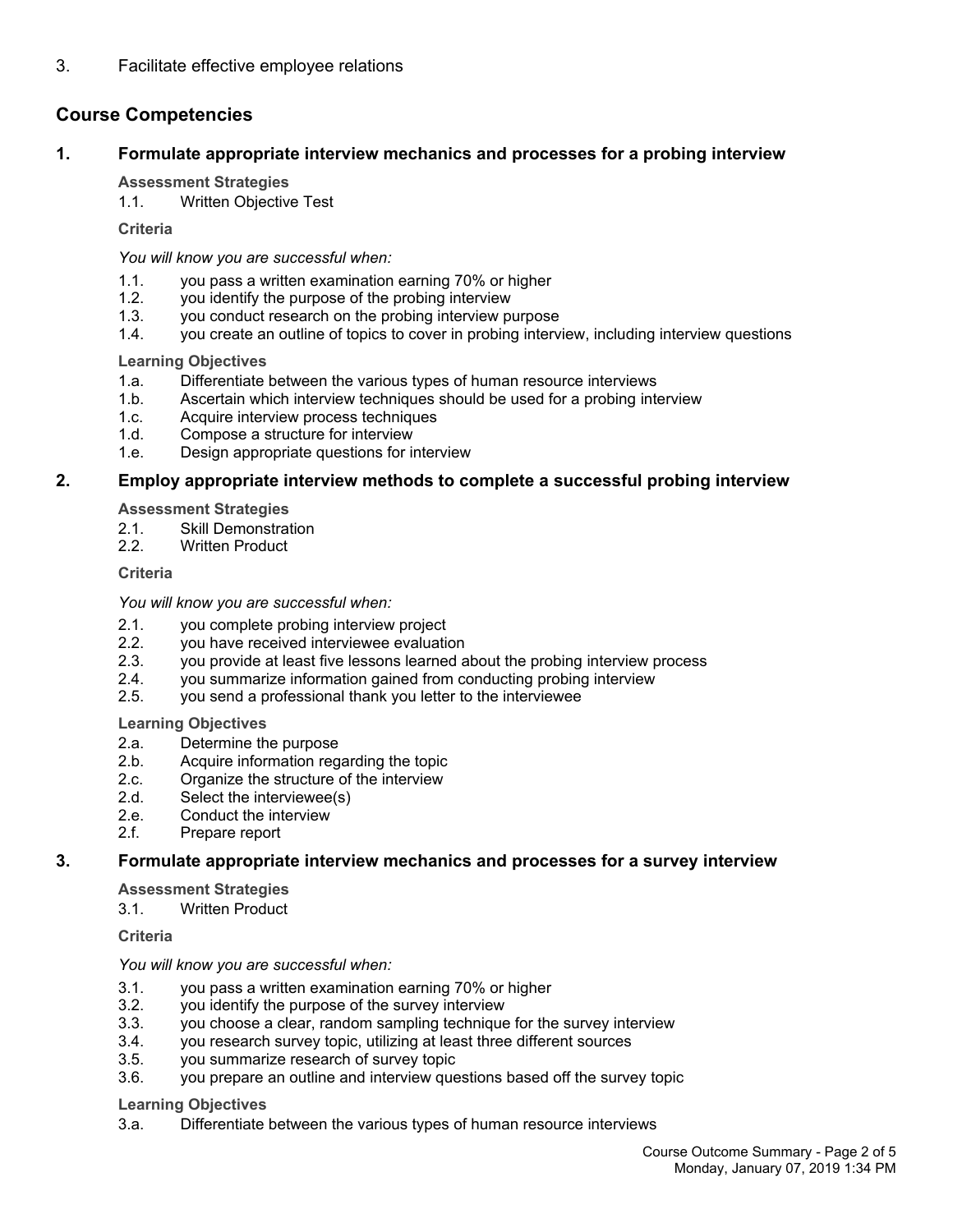- 3.b. Ascertain which interview techniques should be used for a survey interview
- 3.c. Acquire interview process techniques
- 3.d. Compose a structure for interview
- 3.e. Design appropriate questions for interview

## **4. Employ appropriate interview methods to complete a successful survey interview**

#### **Assessment Strategies**

4.1. Written Product

#### **Criteria**

#### *You will know you are successful when:*

- 4.1. you complete survey interview project
- 4.2. you provide at least five lessons learned about the survey interview process
- 4.3. you summarize information gained from conducting survey interview<br>4.4. vou provide a clear tabulation of data received from survey project
- you provide a clear tabulation of data received from survey project
- 4.5. you graphically represent data using at least two different types of graphs

#### **Learning Objectives**

- 4.a. Determine the purpose
- 4.b. Acquire information regarding the topic
- 4.c. Organize the structure of the interview
- 4.d. Develop questions
- 4.e. Select the interviewee(s)
- 4.f. Conduct the interview
- 4.g. Prepare report

## **5. Formulate appropriate interview mechanics and processes for a selection interview as an employer**

#### **Assessment Strategies**

- 5.1. Written Objective Test
- 5.2. Written Product

#### **Criteria**

#### *You will know you are successful when:*

- 5.1. you pass a written examination earning 70% or higher
- 5.2. you identify top 15 knowledge, skills, abilities or behaviors for given job title
- 5.3. you use at least three different sources to conduct research on job title
- 5.4. you create an outline of topics to cover in selection interview, including interview questions and possible probing questions
- 5.5. you include both behavioral and situational questions
- 5.6. your create a clear interview evaluation tool

#### **Learning Objectives**

- 5.a. Differentiate between the various types of human resource interviews
- 5.b. Ascertain which interview techniques should be used for a selection interview
- 5.c. Acquire interview process techniques
- 5.d. Compose a structure for interview
- 5.e. Design appropriate questions for interview

## **6. Employ appropriate interview methods to complete a successful selection interview from an employer's perspective**

#### **Assessment Strategies**

- 6.1. Skill Demonstration
- 6.2. Self Assessment

#### **Criteria**

## *You will know you are successful when:*

- 6.1. you complete selection interview project
- 6.2. you ask relevant and legal questions of the applicant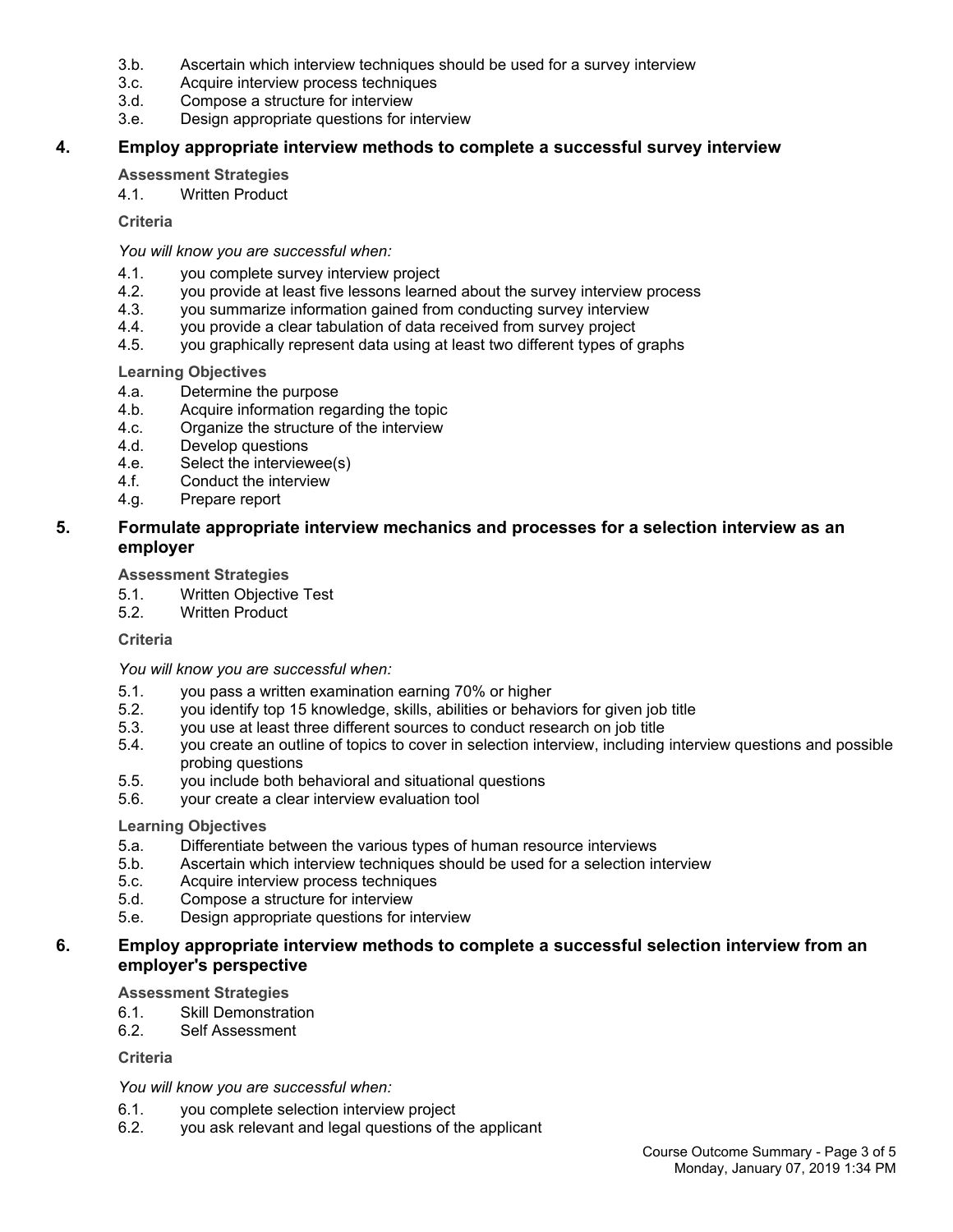- 6.3. you build rapport and orients the candidate at the beginning of the interview, utilizing an opening technique learned in class
- 6.4. you display appropriate non-verbal communication
- 6.5. you probe for additional information as needed
- 6.6. you close the interview on a positive note, utilizing a closing technique learned in class
- 6.7. you present self in a professional manner
- 6.8. you complete self-evaluation
- 6.9. your selection interview is videotaped & critiqued by class and instructor

## **Learning Objectives**

- 6.a. Investigate EEO laws
- 6.b. Develop applicant profile
- 6.c. Locate skilled applicants
- 6.d. Acquire and review information on applicants
- 6.e. Organize the structure of the interview
- 6.f. Select the interviewee(s)
- 6.g. Conduct the interview
- 6.h. Evaluate the interview

## **7. Formulate appropriate interview mechanics and processes for a job interview**

## **Assessment Strategies**

7.1. Written Product - Resume and Cover Letter

## **Criteria**

*You will know you are successful when:*

- 7.1. you pass a written examination earning 70% or higher
- 7.2. you create a one-page cover letter
- 7.3. you create a professional resume
- 7.4. you research the employer and potential interview questions in preparation of the employment interview

## **Learning Objectives**

- 7.a. Differentiate between the various types of human resource interviews
- 7.b. Ascertain which interview techniques should be used for a job interview
- 7.c. Acquire interview process techniques
- 7.d. Compose a structure for interview
- 7.e. Design appropriate responses for interview

## **8. Employ appropriate interview methods to complete a successful job interview**

## **Assessment Strategies**

8.1. Skill Demonstration

## **Criteria**

*You will know you are successful when:*

- 8.1. you complete an employment interview
- 8.2. you present self in a professional manner
- 8.3. you provide complete and appropriate responses to interview questions
- 8.4. you avoid disclosing information on EEO topics which could be considered discriminatory
- 8.5. you ask questions of the interviewer
- 8.6. you are able to communicate clearly and effectively during the employment interview

## **Learning Objectives**

- 8.a. Analyze yourself
- 8.b. Complete search & homework
- 8.c. Prepare credentials
- 8.d. Complete the interview
- 8.e. Evaluate and follow-up

## **9. Formulate appropriate interview mechanics and processes for a performance interview**

**Assessment Strategies**

9.1 Written Product